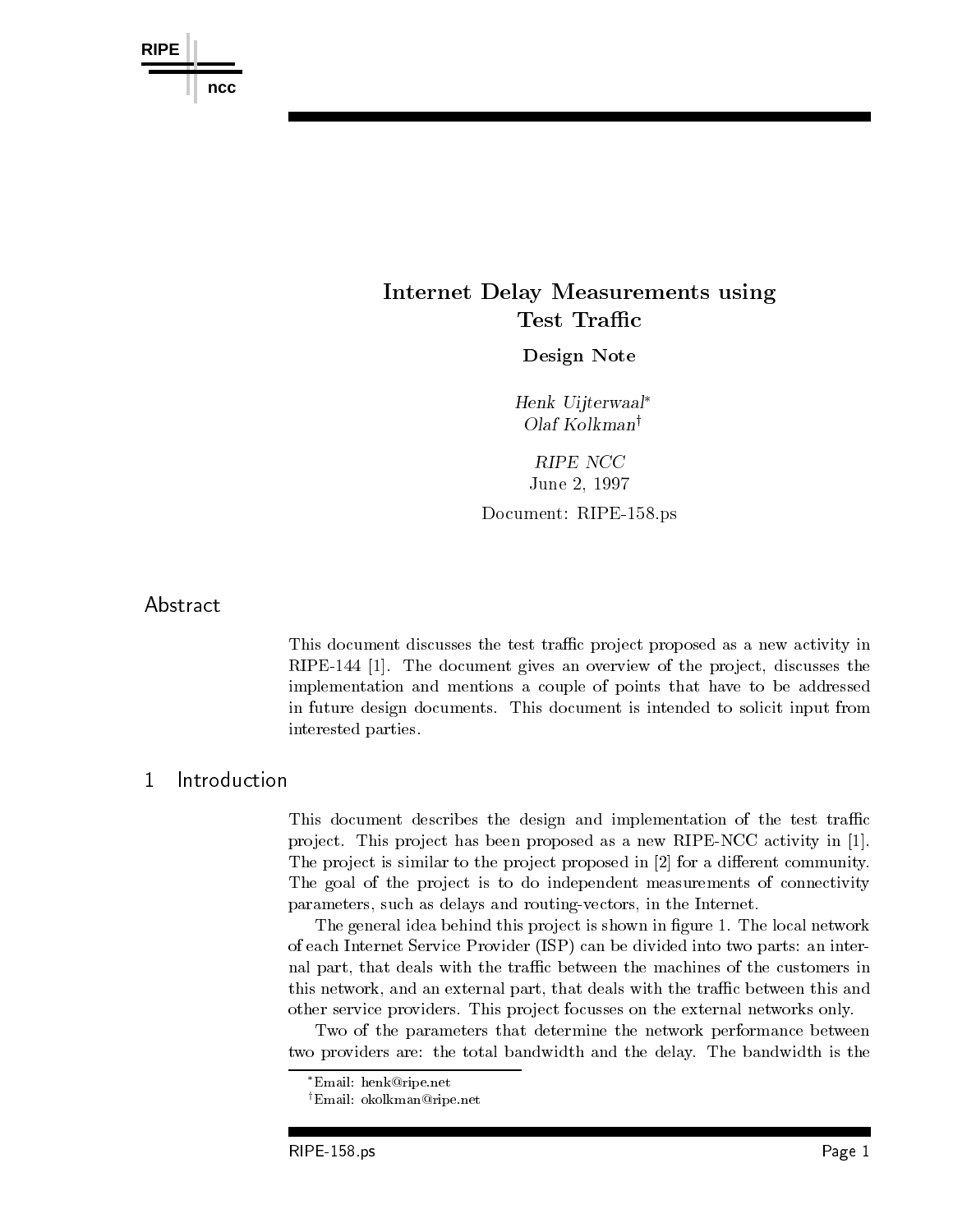

Figure Overview-

number of bits that can be transferred between two providers per unit of time The delay is de ned as the time elapsed between the moment that a packet leaves the network of one provider and the moment that the packets arrives at its destination. Associated with these parameters is a routing-vector, this vector describes how traffic travels from this provider to another.

In order to measure the delays and determine the routing, measurementboxes will be installed at each participating provider. These boxes collect data. The data is then transferred to a central machine at the RIPENCC Here the data is processed and made available to the users of the networks

The outline of the remainder of this note is as follows: Section 2 discusses the measurements that we plan to use in order to determine the network perfor mance. Section 3 gives an overview of the hardware and software infrastructure needed for these measurements. Section 4 shows how the data can be presented to both experts and casual users of the Internet An important point is to prove that our measurements actually reflect the performance of the network. Section 5 discusses how we can verify our results. Finally, section 6 discusses the implementation, milestones and deliverables of this project.

There are (at least) two ways to monitor the characteristics of the Internet:

- Passive: by monitoring the amount of traffic that passes a certain point and and so the contract of the contract of the contract of the contract of the contract of the contract of the
- Active: by generating test traffic and measuring how much time it takes to ship the test traffic over the network.

The advantage of an active measurement over a passive measurement, is that for the active method the test trac can be generated under wellde ned and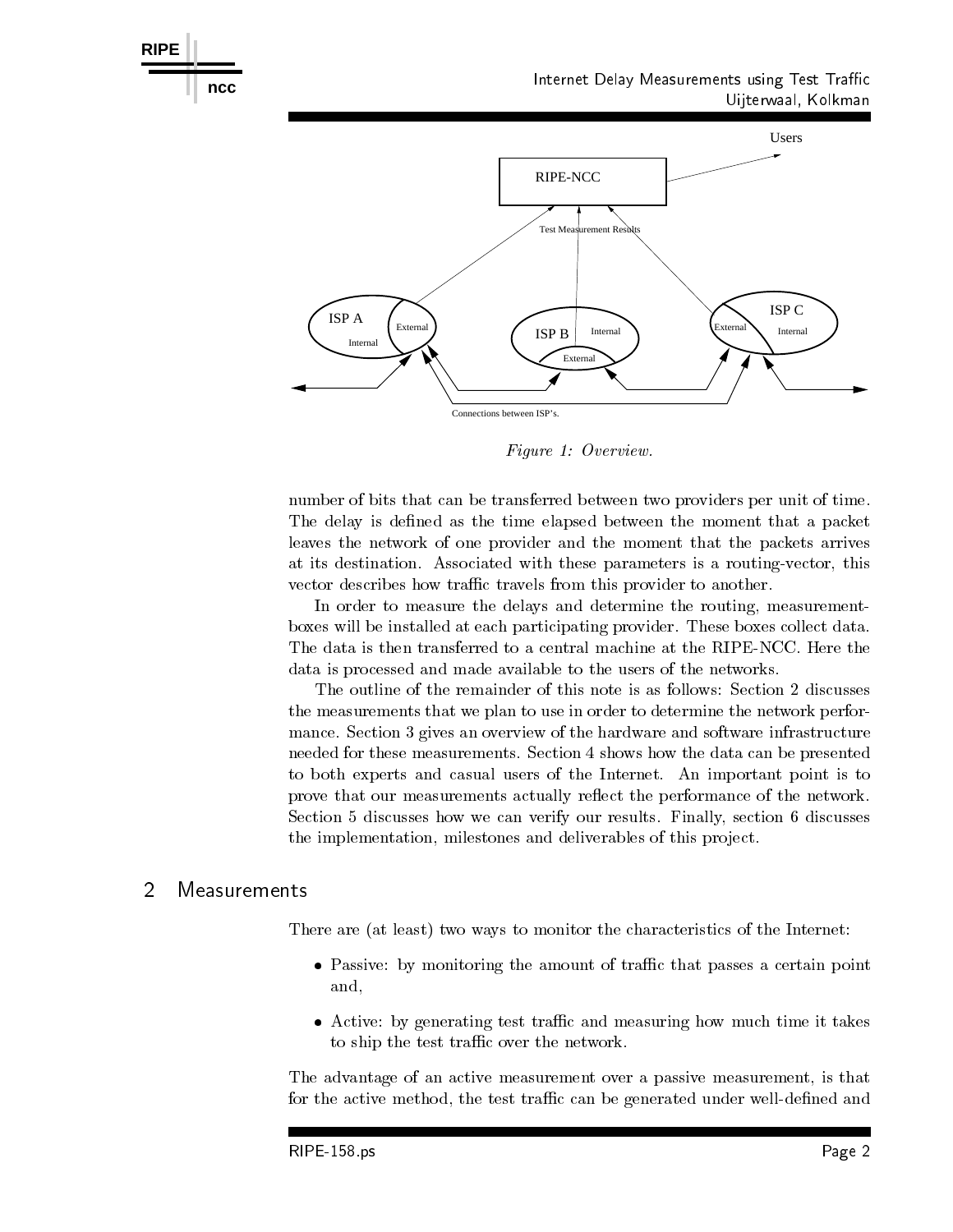

Figure Experimental Setup

controlled conditions, whereas the passive measurement depends on the traffic that happens to pass a certain point Another important advantage of active measurements is that it avoids the privacy concerns associated with passive measurements. As we want to deliver an objective measurements of the performance of the Internet, we have decided to focus on active measurements

The principle of our measurements is shown in figure 2. A test-box is connected 0 hops away from (or, if that is not feasible, as close as possible to) the border router of each participating ISP. By connecting the test-box 0 hops away from the border router, we exclude effects of the internal network from our measurements

If the ISP has more than  $\mathbb{I}$ in such a way that the delays to each border router are similar or we will install multiple test-boxes. This way, we avoid a bias for traffic in certain directions in our measurements

The box at ISPA generates a prede ned pattern of test messages The test messages are send through the border router and the network to a similar box at ISP-B. Both test-boxes are connected to a clock. By looking at these clocks when a test message is sent and when it arrives one can determine the delay between these two providers. There are other measurements that one can do with this setup this will be discussed in section -

The test-boxes at both ISP's are identical, thus the process can be reversed to measure the delay between ISP-B and ISP-A. Also, the boxes at both ISP's can be used to send test traffic to similar boxes at other ISP's.

It should be obtained by the clocks at the clocks at the two ISPs should be clocks at the two ISPs showledge  $\mathcal{L}(\mathbf{A})$ be *synchronized* (in other words, the time offset between the two clocks should be known and remain constant) and provide the time with a high accuracy compared to the time difference that we want to measure. This will be discussed in more detail below

**RIPE**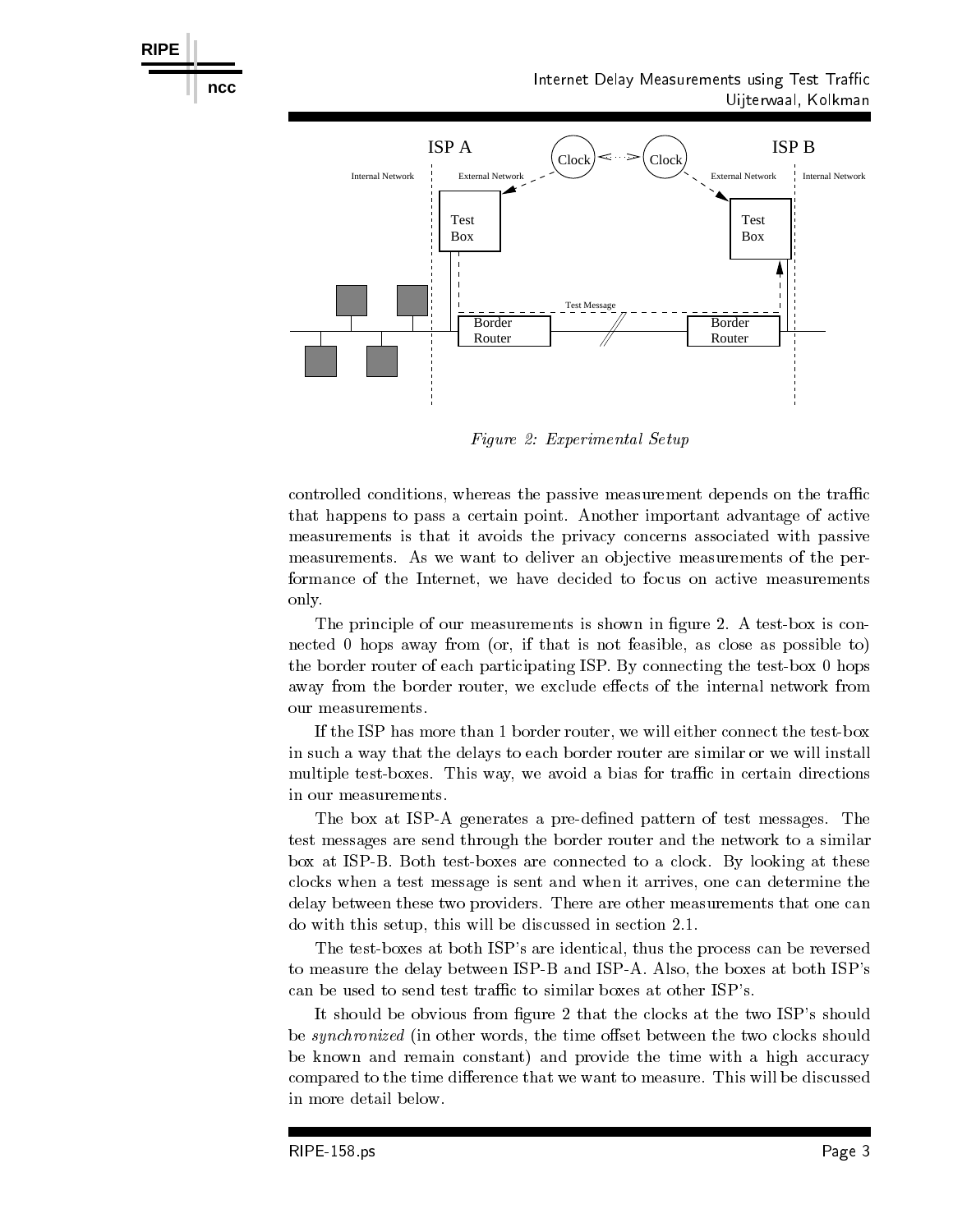

 $\mathbf{F}$  in the extreme case where  $\mathbf{F}$ cal) area participate in the project, the test-boxes can be receiving test traffic from and sending it to 1000 other boxes, thus testing all 1000-possible connections. However, the topology of the Internet is such that it is likely that one can still do reliable measurements of the performance of the Internet without having to send test trac for all - possible connections This will be studied

Although this method can be used to measure the performance of the inter nal network of each provider, we want to limit our work to the external networks only. For this reason, the test-boxes should be located as close as possible to the border routers of the ISP's, in order to eliminate any effects caused by the internal networks

#### Data Collection 2.1

There are several possibilities for the test traffic that we can generate:

- One-way: A packet is sent from ISP-A to ISP-B, as described in the previous section
- Two-way: A packet is sent from ISP-A to ISP-B and then returned to the sender. This principle is used in "ping" and other tools that determine the round trip time

However, assuming that the paths are known, the results obtained with one two-way traffic measurement, will simply be the sum of two the oneway traffic measurements. For this reason, we plan to use two-way traffic only for independent checks of the one-way results.

• Real life applications: A measurement that a user sees in a real application is cattoring a WWW page or downloading a motor y rest want  $\alpha$ 

 $\mathbf{u}$  the section - and two plan to do one we plan to do one we plan to do one way and two ones we plan to do one way and two way and two section of two way and two way and two way and two way and two way and two way a measurements and interesting phase is a later state  $\mu$  , then we see the expanded  $\mu$ to performance measurements for real life applications Our measurements will also in produce - in produce several observables this will be discussed in the second in the discussed in

# Phase 1

The one way test traffic will consist of UDP data packets of 3 different sizes: small  $(56 \text{ bytes}, \text{ as used by ping and similar tools}), \text{ medium } (576 \text{ bytes}, \text{ the}$ minimum packet size that any router must handle as a single packet) and large (say,  $\approx$  2048 bytes, to see the effect of (possible) splitting data-packets into smaller units and related effects).

The packets will contain

• The address of the sender.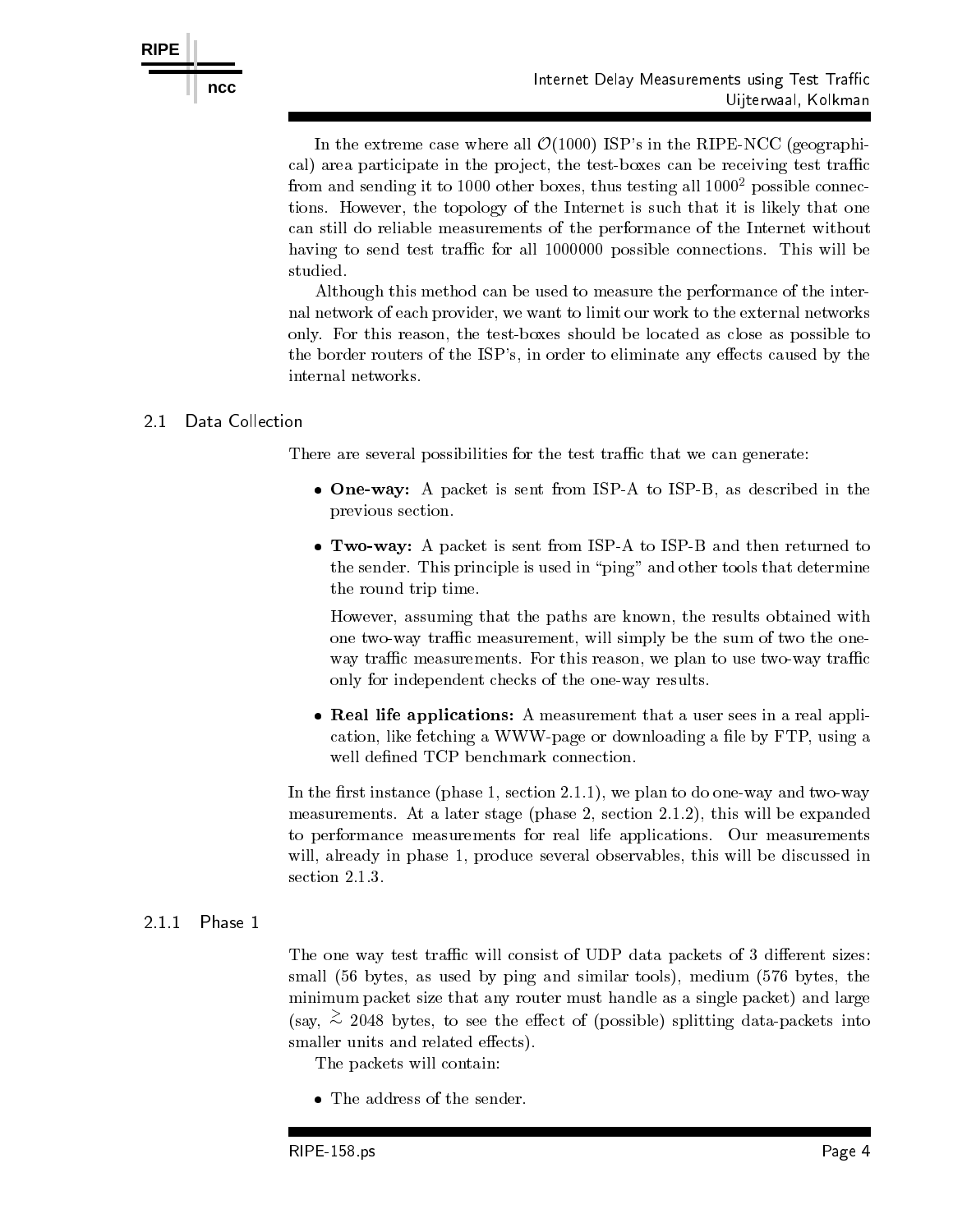

- $\bullet$  A time-stamp that shows when the packet was sent, together with the dispersion of the clock in the sending machine. The dispersion is needed to determine the overall error in the measurement.
- A reference number in order to keep track of the number of packets send
- A hop-count (number of routers that the packet passed between sender and receiver).
- Administrative information, such as the version number of the software and a checksum
- Padding to give the packet the desired size.

The receiving process will remove the padding and then add the following in formation to the packet

- The address of the receiver.
- $\bullet$  A time-stamp that shows when the packet was received, together with the dispersion of the clock in the receiving machine

The result is raw-data that contains all information about this particular delay measurement

The path or routingvector between ISPA and ISPB is de ned as the collection of machines and network between the border routers of these two ISP's. This path may vary as a function of time. A tool like "traceroute" will be used to determine the path for the test traffic at any given time. The path information will be made available

There are several potential problems while doing these measurements:

- Setup e-ects even for Internet trac the routers have to be setup before a connection between two points is established. If this is not taken into account, then the measured delay will be larger than the delay that can be attributed to the network Two possible solutions to circumvent this problem are
	- Precede any measurement by a traceroute This determines the path and provides the routing information that we are interested in anyway
	- run the test more than one and compare the results I the results I the results I the results I the results I t result is significantly dimensioned measurements discarding discussions discarded the other measurements disc it

Set-up effects are interesting in themselves and this data will be recorded and studied.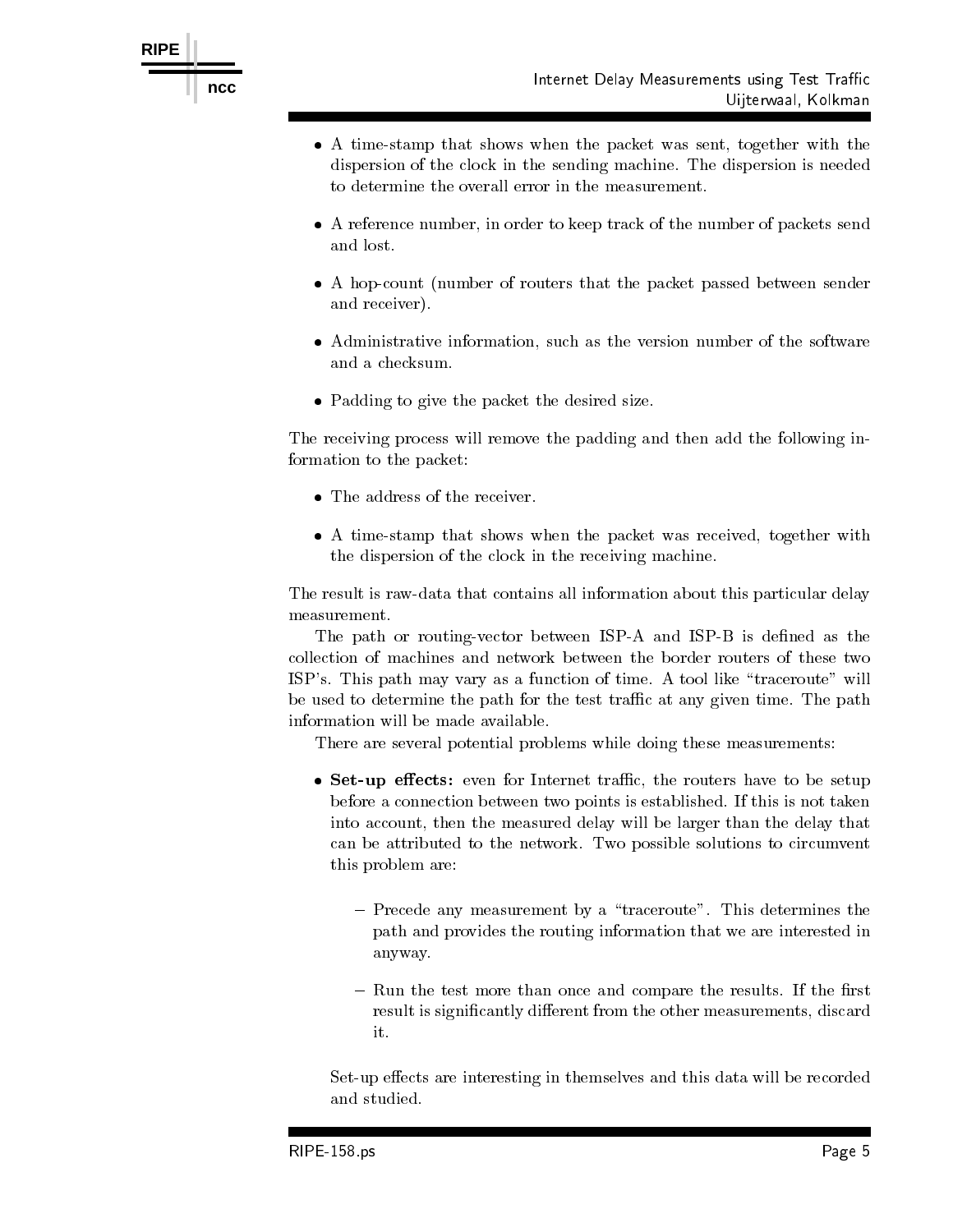

• No connectivity. The fact that there is, contrary to what one expects, no connectivity between two points is interesting information in itself However, our software should be written such that it will survive this case without operator interference

For the two-way measurements, we plan to use data-packets that are similar to the one-way measurements. These results will be used for consistency checks only

In the second phase of the project, we plan to do measurements with:

- $\bullet$  TCP-streams.
- Simulations of applications.
- Packet Trains. A packet train is a number of test messages that are sent with very short intervals. They provide a way to study if the packets are delivered out of order and/or merged together into larger packets along the way

The implementation of this will be discussed in a future design note

These measurements will provide several observables

• Delay Information: The results of the delay measurements can be  $\mathcal{L}_{\text{sub}}(v, \sigma)$  represents  $\mathcal{L}_{\text{sub}}(v, \sigma)$  and  $\mathcal{L}_{\text{sub}}(v, \sigma)$  represents the time that a packet needed to travel from a source  $s$  to a destination d. If there is no connection between two points, then  $\mathbf{D}_{sd}(t,s)$  will be  $\infty$ .

The elements of  **are a function of the time t, as the network character**istics will change over time, and the packet size  $s$ .

The elements  $\mathbf{D}_{sd}$  all have an error  $\Delta \mathbf{D}_{sd}(t, s)$  which gives the total error in this delay measurement

• Routing Vector or Path Information: Each delay measurement is accompanied by a determination of the path between the two locations using a tool like traceroute These results can be written as a normal be written as a normal can be written as matrix  $P(t)$  of vectors.

This matrix provides, assuming that our test-boxes are installed at a signi cant fraction of the ISPs an uptodata map of the Internet as well as the history of of the network

If there is no connectivity between two points  $i$  and  $j$ , then the element  $P_{ij}$  will be 0. The number of zeroes therefore gives a measure of the total connectivity. Also, the two elements  $P_{ij}$  and  $P_{ji}$  should either both be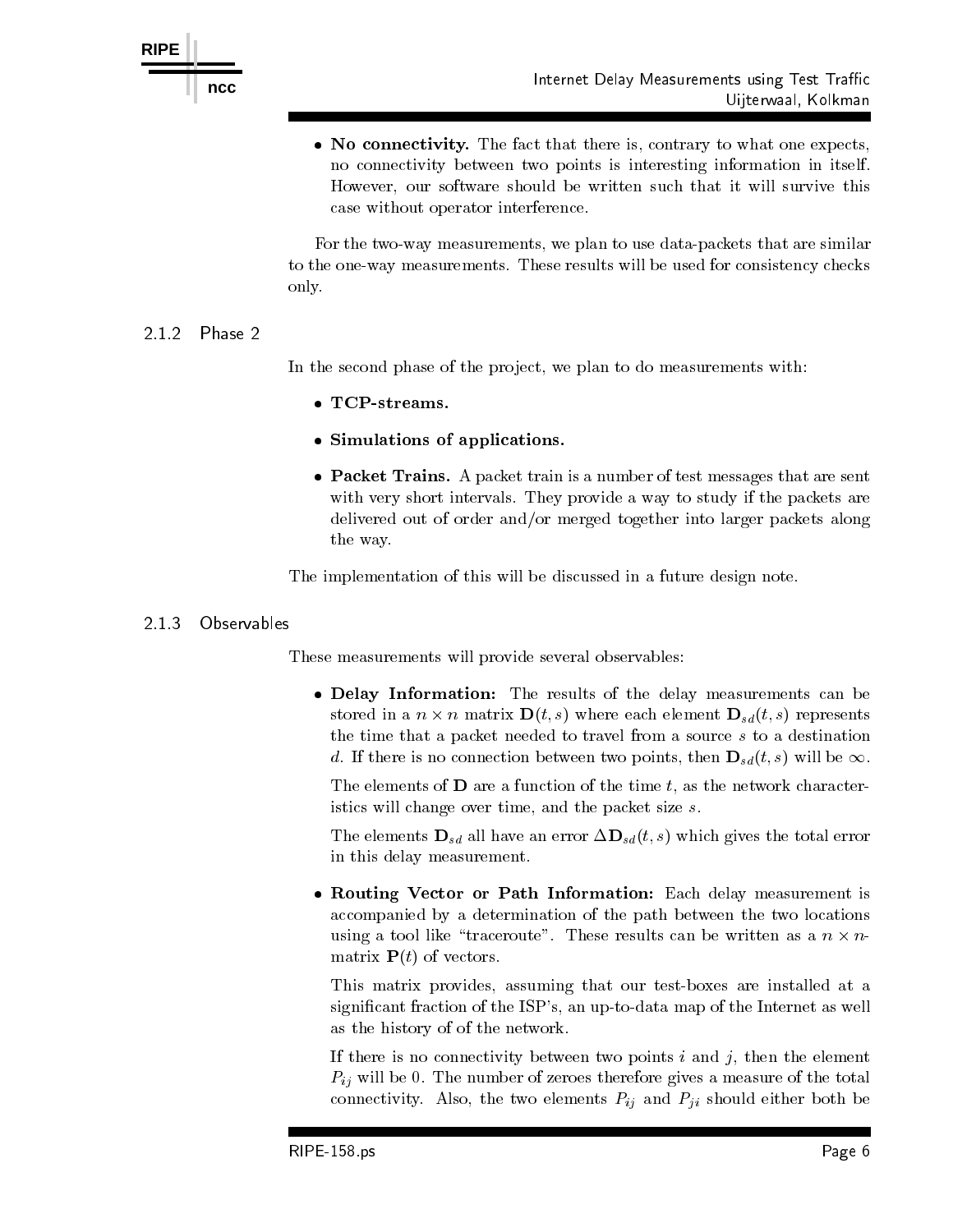zero (no connection between these two points) or non-zero. If only one of them is zero this indicates a network con guration error

Finally, the elements  $P_{ij}$  can be used to detect routing loops.

It should be noted that on any particular test-box, only the results of delay measurements to that box and the path information from that box are available (in other words: the *columns* of the matrix  $\bf{D}$  and the *rows* of the matrix  $\bf{P}$ ): the results of a delay measurement between ISP-A and ISP-B will be collected at ISP-B, whereas the traceroute information is only available at ISP-A. It is undesirable to do the traceroute at ISPB as the path from A to B is not guaranteed to be the same as the path from B to A

In order to get the full matrices, the results have to transferred to a central point. This is one of the reasons for collecting all test results on a single machine.

From these observables we can determine if there are trends in the transfer times as a function of time and isolate special or suspicious events During the initial phase of the project we will concentrate on developing (statistical) tools to analyze the matrices. In a later phase we, or other researchers, may develop tools to correlate the data in the matrices, analyze the effect of the size of the packets or perform analysis of the routing vector matrix itself

Once enough data has been collected we must be able to de ne meaningful metrics and we might tune the measurements to optimally sample this metric

### 2.2 Frequency of the test traffic

There are 5 basic requirements:

- The test trac should be small compared to the load on the connection under consideration. If not, then the test traffic will affect the performance and the measurement becomes useless
- 2. The intervals should be small enough to study (interesting) fluctuations in the performance of the network
- 3. As the network changes over time, the amount and type of test traffic showld be easily controlled be easily controlled by the controlled behavior of the controlled behavior of the c
- The interval between two measurements should be small enough to detect and eliminate set-up effects.
- 5. As suggested by the IPPM  $\lbrack 2 \rbrack$  the measurements should be randomly distributed to prevent synchronization of events due to weak coupling as demonstrated in  $[3]$ . The IPPM suggest using a so-called Poisson sampling rate. We will investigate the IPPM suggestion and other possibilities to prevent weak coupling

The rst two requirements are contradictory smaller time intervals means more test traffic, but more test traffic means a higher load on the network.

For the initial settings, suppose that we generate the following amount of test traffic:

**RIPE**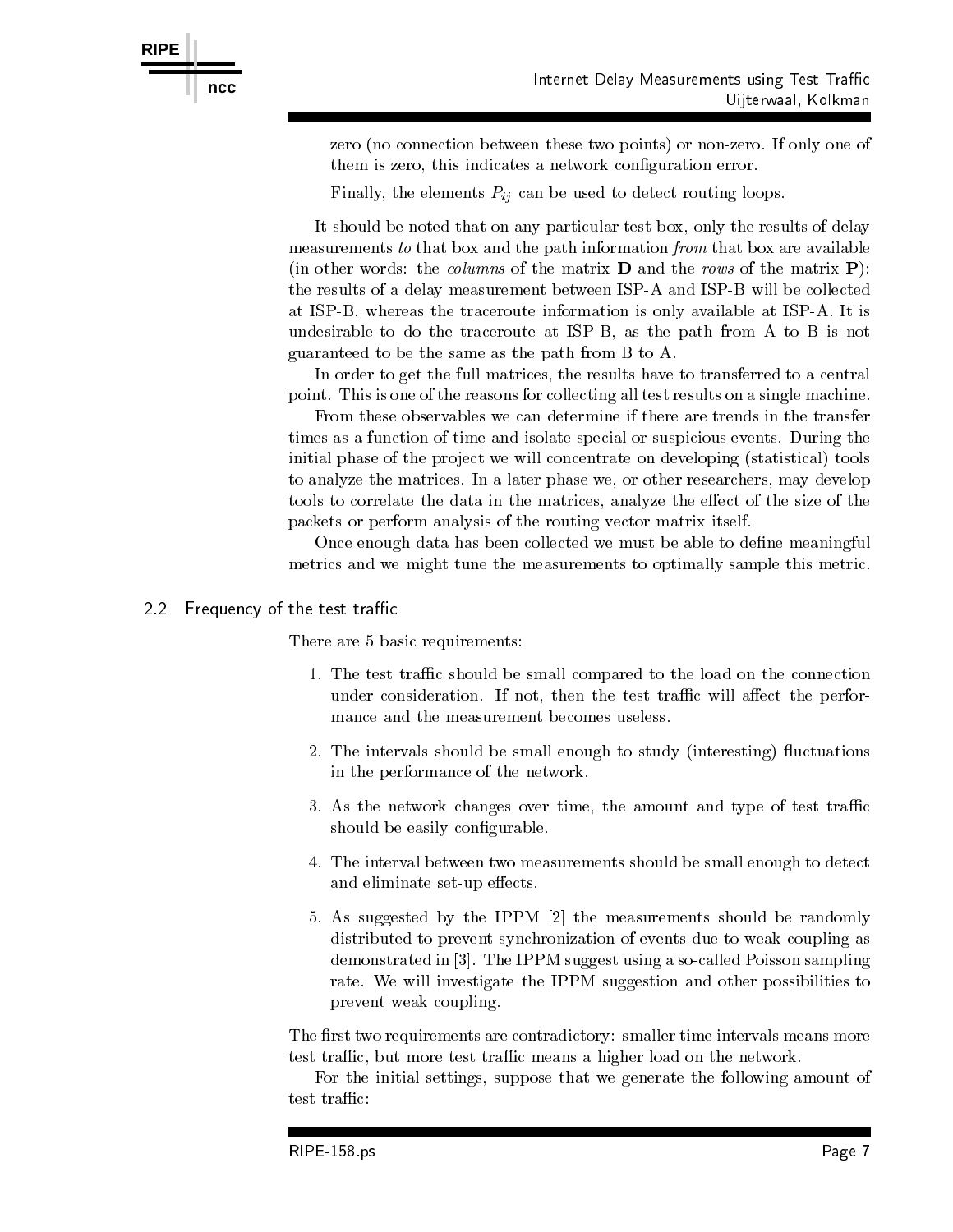-small packet per minute per minute per minute per minute per minute per minute per minute per minute per minute

**RIPE**

- medium sized packet per minutes per minutes
- - - packets to separate to see the effect of the effect of the effect of the effect of the effect of the fects of splitting large packets into smaller ones, presumably this effect is constant over time

the then generates a datavolume of approximately - - - , ..., - - ... . ..... . . surements. This number does not include overheads and the data for the "traceroute" program.

If this amount of data is too high, then one might consider increasing the interval between two packets and add a burst mode (a short time with a higher test traffic volume) for occasional measurements with a smaller interval between two test packets

This leads to a number of questions that have to be answered

- Can we generate this amount of data without the ISPs ob jecting Prob ably note for - connection by the iteration but when if we have it we have the state  $\sim$ from even from sites, with for, foor or floor possible connections:
- 2. Are we sure that the test traffic does not affect the performance of the network
- 3. How do we check that a packet has left the test-box before the next one is sent out? We do not want packets to sit in a buffer if the local network is at its maximum load

### 2.3 Error Analysis, Required Clock Accuracy

In this section we want to estimate the errors on the nal results As we mentioned before, our plan is to do both one and two way measurements.

One way measurements involve sending a time-stamped message from one machine to another. The second machine compares its arrival time with its local clock and determines the transfer delays from that This requires that the local clocks are synchronized and provide the time with a high enough accuracy The synchronization is the difference between the clock on this machine and an absolute time standard. The accuracy is the error in the time measurement. The errors in synchronization and accuracy determine the overall error in the delay measurement

Two way measurements are a bit simpler in this respect a message is sent to another machine and echoed there All time measurements can be done on the same machine, so the clock has to be accurate and the the resolution of the clock has to be high enough. The resolution is the smallest time interval that can be measured by this clock

In both cases, we will be subtracting two times,  $t_1$  and  $t_2$ . If we call the total error on these times times the error in the error in the error result to the  $\sqrt{-1}$  and the expected to

$$
\Delta t = \sqrt{\Delta t_1^2 + \Delta t_2^2} \tag{1}
$$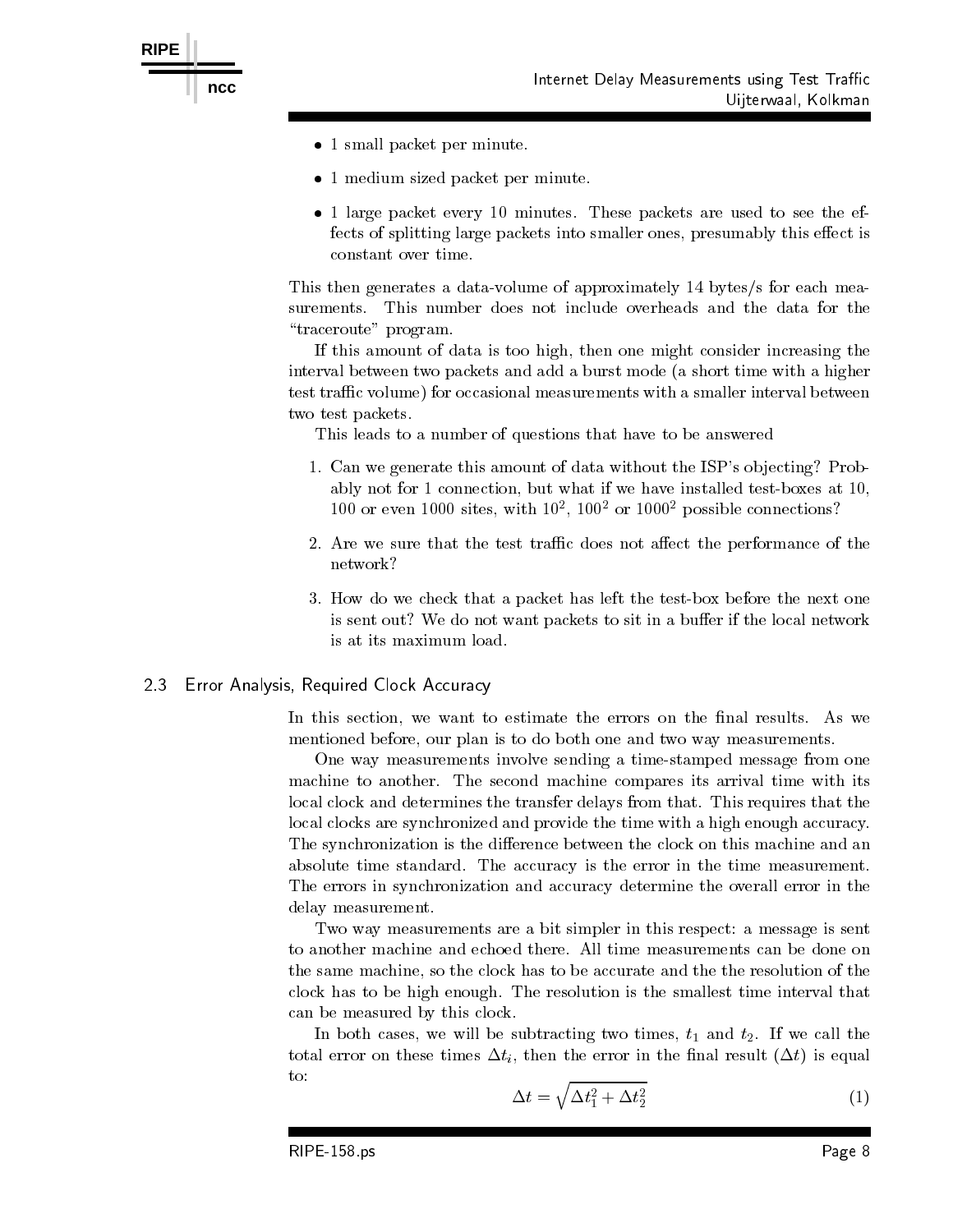It should be noted that, even with an high resolution clock,  $\Delta t$  can become relatively large for small time intervals. For example, if we measure a 50 ms time interval with a clock with a clock with a resolution of - and - many the result in the results are result

Systematic effects of the equipment on the results have to be studied and should be understood

### 3 Experimental Setup

### $3<sub>1</sub>$ General Idea

The general setup is shown in gures - and

The central machine at the RIPE-NCC controls the test-boxes at the ISP's. The data is collected by the test-boxes and then transferred to the central machine

It is planned that the data collected at the local machines will be kept there for a few days, so that it can be viewed and analyzed locally. The main processing of the data will be done on the central machine

Of the order of field field areas serviced by area serviced by an area serviced by an area serviced by a serviced by the RIPE C although we certainly do not for form and forest all - in the contract of the second state of the s participate in the project or that test trainc will be sent for all 1000° possible connections we do plan to design the software such that these numbers can be handled

# 3.2 Data Flow Diagram

Figure shows a rst version of the Data Flow Diagram DFD for this pro ject This diagram will be the starting point for the software design for the project.

### 3.3 The Central Machine

The central machine (or machines) performs a number of tasks, including:

- It controls the con guration which determines which connections are be ing tested
- It collects the data from all test-boxes,
- It acts as the software repository,
- It will be the platform where the software is being developed,
- Finally, this machine will be used for data-analysis.

The main problem for the central machine is the amount of data to be stored

The results of each delay measurement will consist of the packet sent by one test-box to another, plus information added by the receiving test-box such as the arrival time If we arrive that the most time that the second part most  $\mu$  part of the most of the second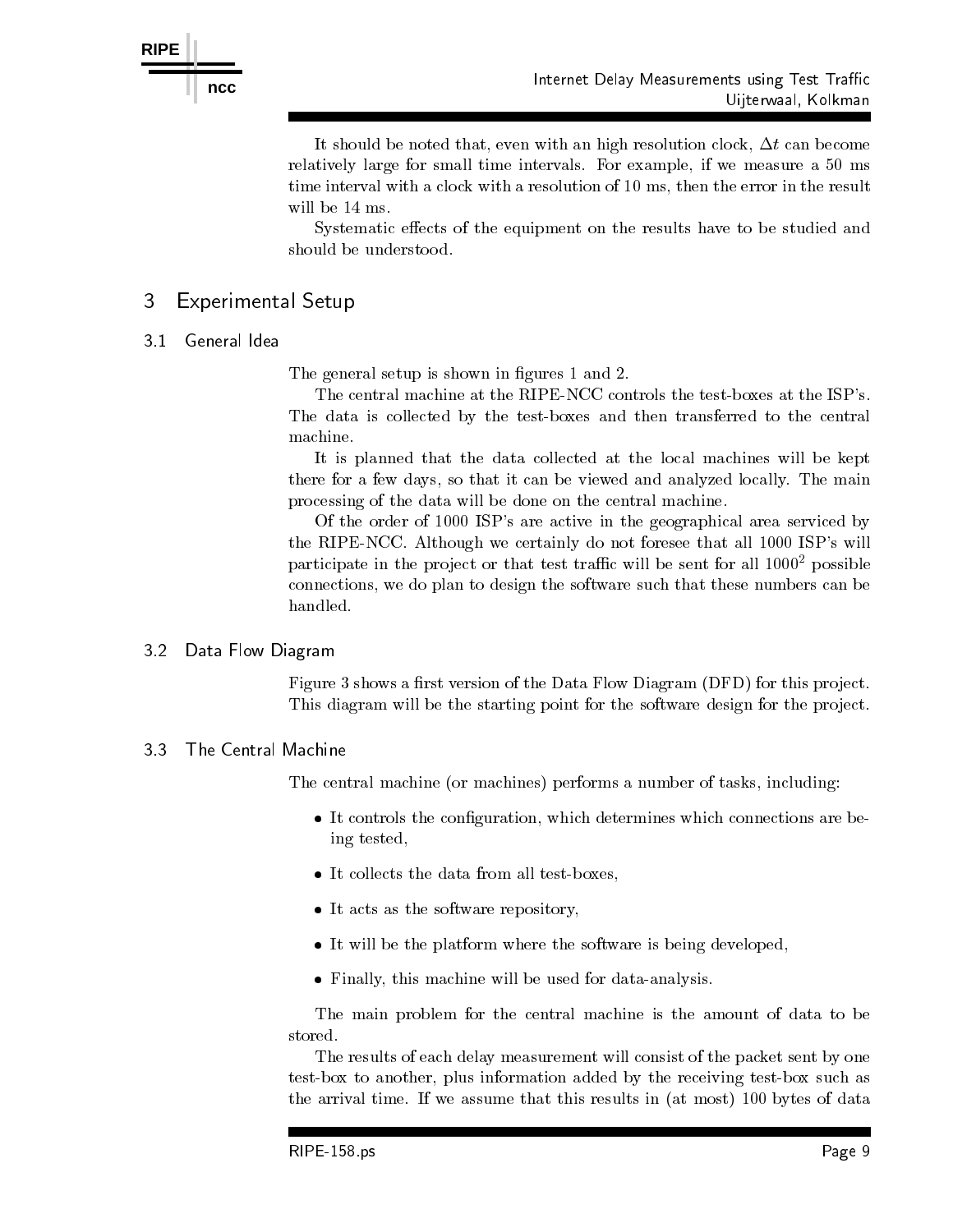

Figure The Data Flow Diagram for this project-

for each delay measurement, then measuring at a rate of once a minute will produce - and any the many or an each the form or matter connection and connection and

In addition to that, one also has to store the routing-vector information. For a stable network, the amount of data for this will be less, as one can store a routing-vector with a validity range, rather than the routing vector for each measurement

So allowing for short intervals with high rates and a signi cant amount of routing-vector information, a safe upper limit of the amount of data to be stored is  $250 \text{ kbyte/day}$  or  $90 \text{ Mbyte/year}$  of data per connection.

This means that is means that in a setup where  $\alpha$  is a setup where  $\alpha$ needs several Gbytes/year of disk space to store the raw data. If the number of connections that is being tested goes up by an order of magnitude, one will need a tape-unit or similar mass storage device.

In the extreme case where - providers participate in this pro ject and we test all luuu possible connections between them, the data volume will be of the order of several Tbytes/year. While this volume is not unmanageable, it will require <sup>a</sup> tape robot for storage <sup>a</sup> ma jor investment or a signi cant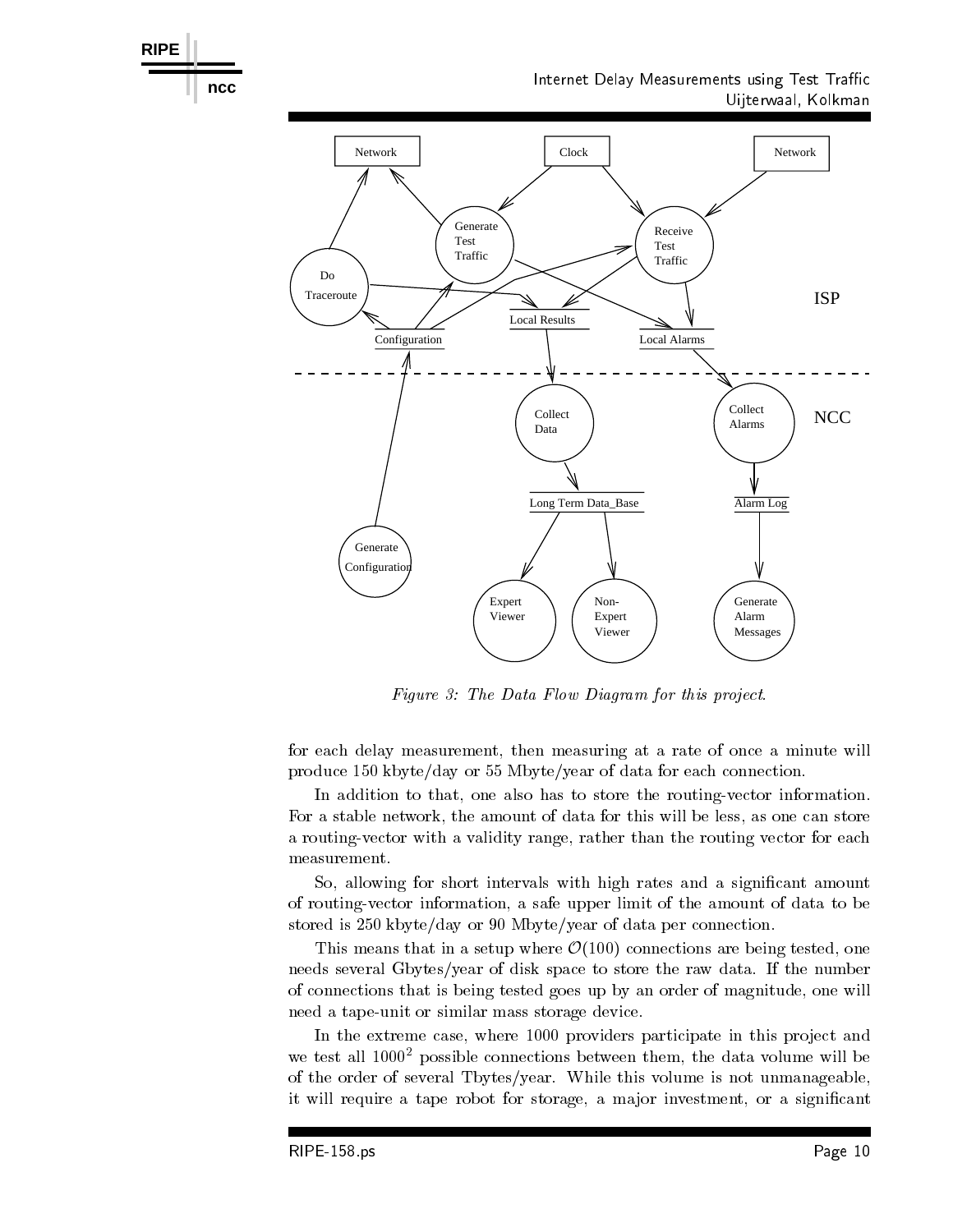compression of the raw data before it is stored

A database program will be used to store the data This database should be able to handle data volumes up to several Tbytes distributed over several physical volumes and read the data in a reasonable amount of time As the data might be used for several different analysis, it should be possible to generate Data Summary Tapes (DST's), with a subset of the data.

For presenting the data, we need a graphical analysis tool. This tool should be able to plot and histogram data and of course have an interface to the database

#### $3.4$ The test-boxes at the ISP's

#### 341 Hardware Setup

The testboxes consist of an industrial PC which can be mounted in a - inch rack. Inside the box, there will be a CPU, a disk and a high precision clock. The disk should be large enough to store several days worth of data assuming the state  $\mathbf{f}(\mathbf{f})$  and  $\mathbf{f}(\mathbf{f})$  should be such that  $\mathbf{f}(\mathbf{f})$  is shown that  $\mathbf{f}(\mathbf{f})$  is shown to show that  $\mathbf{f}(\mathbf{f})$ be hooked up to the border router of the ISP

The machine will be "plug and play", in order to make installation easy and to avoid tampering with the machine by a local ISP After the box has been installed, all maintenance will be done remotely from the NCC. Only in the case of major hardware failures that cannot be solved remotely, we will need some support from the local ISP's.

The design of the box will be such that the ISP cannot affect the performance of the computer or recon gure his network such that the results will be affected ("Design the network for the benchmark"). This will include installing machines at the customers of this ISP and do consistency checks

### 3.4.2 Software Setup

The software on the machine will read a con guration le that speci es which measurements it has to do, perform the measurements and collect the data.

The machine load should be small, to avoid that the measurements are affected by processes competing for CPU-time. This will also put a limit on the number of connections that can be simultaneously tested

As the number of machines will be large, the software should be easy to maintain

- One script should restart all processes after a reboot or power failure
- The software should survive common errors and restart itself without operator interference
- An automated procedure, like rdist, will be used keep the software up to date.
- $\bullet$  As the machines will be located in the heart of the networks of the ISP's, they should be hacker-proof. In order to accomplish this, the number of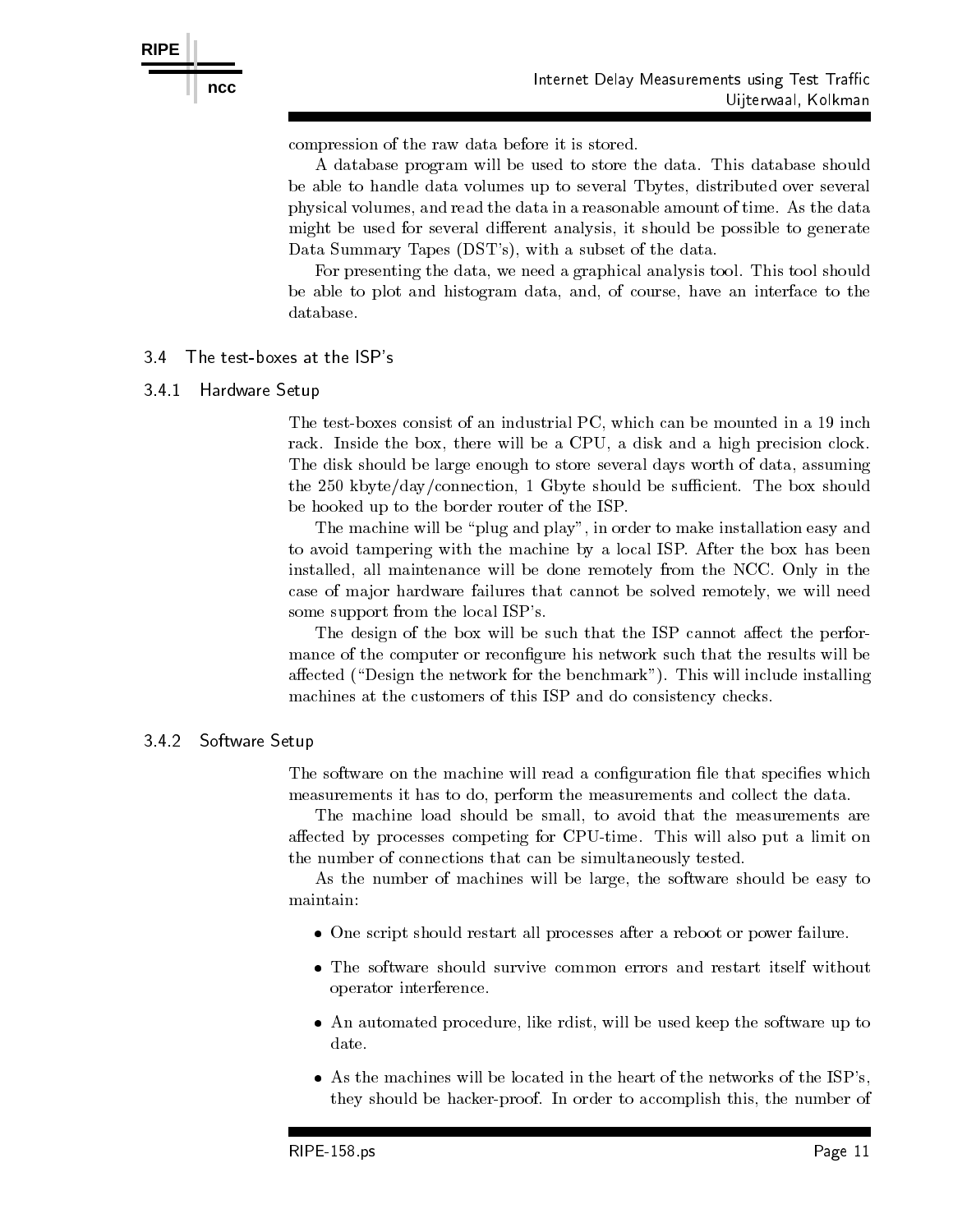accounts on the machines will be limited to the absolute minimum, all software will run in secure shells and no un-encrypted passwords will be sent over the net. Finally, all the software running on the machines will be made available to the participating ISP's, so that they can convince themselves that the test-boxes do not introduce any security holes.

All the software written for this project as well as the design of the testboxes will be made available to the participating ISP's. They can use it for measurements on the internal part of their networks

### $3.5$  The clock

The clock at the remote machines is the most critical part of the whole project. Before we start to work on any other part of the project, we should prove that a clock with sufficient accuracy can be built.

we also a for a curacy that is at least - at least - and management of matrix than  $\alpha$ the smallest delays that will be measured by the box, including drifts. In a typical intervals the delays will be order of the delays will be order of the order of the order order order o translates to a required accuracy of - ms or less The overall error in a - ms delay measurement will the order of the order of the order of the order order order order order order order or

We are considering 3 solutions for this problem:

### $351$ NTP (NTP) is a strategic to the protocol protocol protocol protocol protocol protocol protocol protocol protocol protocol protocol protocol protocol protocol protocol protocol protocol protocol protocol protocol protocol p

This is a software protocol  $[4]$  that uses timing servers all over the world. With atomic clocks as references and suitable hardware accuracies of down to a few hundred ps can be obtained. With off-the-shelf products, the accuracy will be less

The current list of servers [5] lists primary servers in: France, Germany, Holland, Italy, Norway, Switzerland, Sweden and the UK, and secondary servers in: Portugal, Poland and Slovenia.

This approach uses free software, so the costs for this solution are small, assuming that the internal PC clock in a standard environment is stable enough for our purposes

A potential problem is that there are large areas without a nearby server Also, the accuracy might be affected by unstable networks. A test-setup will be used to determine ifthis solution can provide a stable clock under these circumstances In these cases an external reference clock has to be used to obtain the necessary resolution

# 3.5.2 Radio Time Servers

This is a system of long-wave radio stations broadcasting the current time. A receiver can collect these timing signals and provide the local time with an accuracy of the order of a few ms. Typical receivers cost of the order of \$2500. in - There are a several problems with the several problems with the several problems with the second contract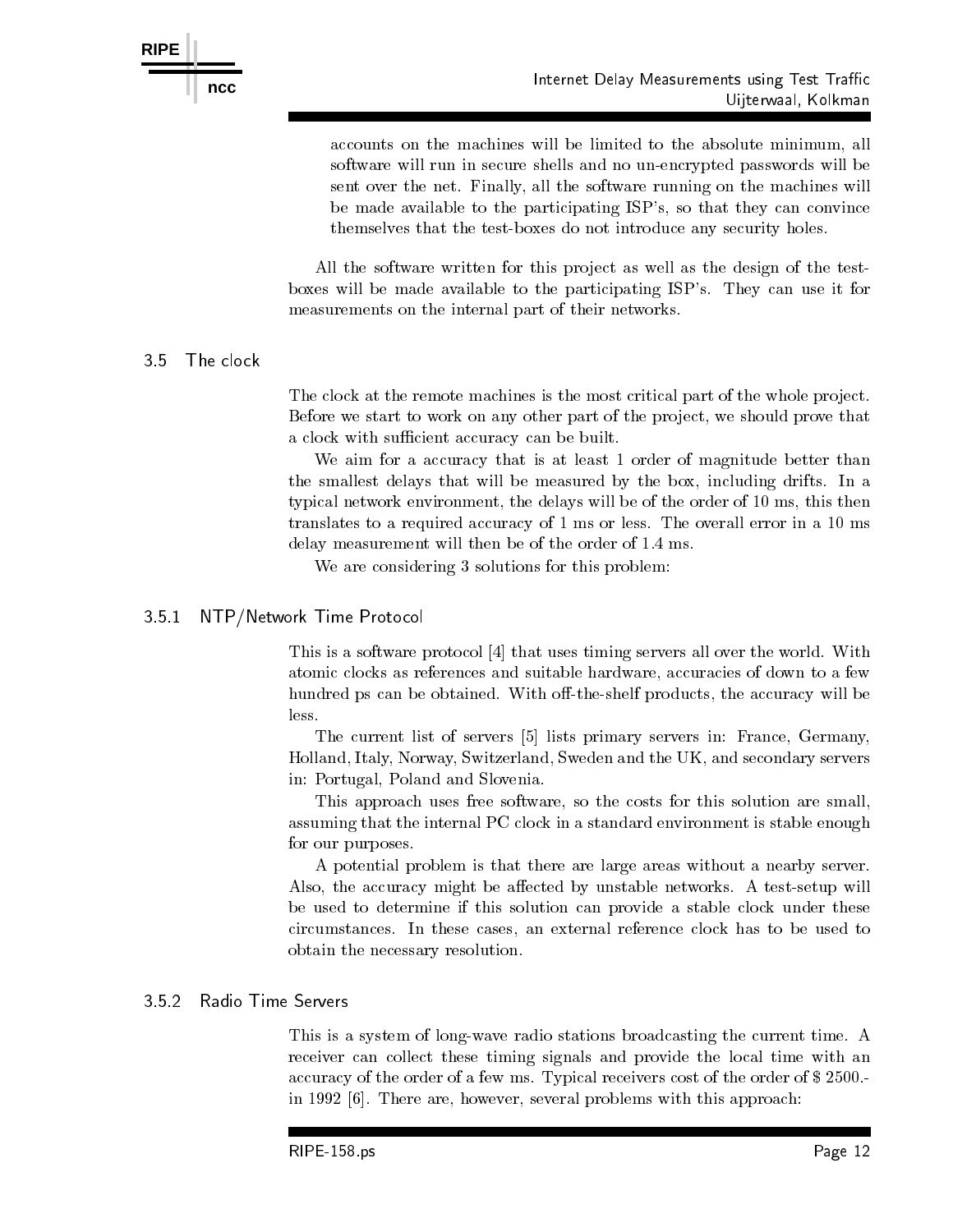First of all, timing signals are only available in the UK, Germany and surrounding areas. This means that this approach can only provide a clock signal for a small part of the global area covered by the RIPE-NCC. For the remaining part, one needs another approach.

Then, reference [6] mentions seasonal effects and other corrections which are needed in order to get the accuracy of a few ms. This implies that the clocks need constant attention in order to keep the high accuracy

Finally, the costs for each clock is much higher then for a solution that uses GPS receivers (discussed below).

For all these reasons, we will not consider this solution any further.

This approach uses the Global Position System (GPS), a satellite navigation system developed by the US Department of Defence (DoD). Receivers collect a timing and position signal from up to  $24$  satellites. With the system, the time can be obtained with accuracies down to  $200 \mu s$ .

There are several receivers on the market that can be mounted as an exten sion card inside a PC These cards have to be connected to an antenna and can be read out by the PC. The NTP package  $[4]$  can then be used to synchronize the internal clock to the global time The GPS receivers will therefor provide an easy to maintain and reliable clock

A test showed that an antenna mounted in the window of our offices was able to pick up the signals from several satellites, which is sufficient to provide a timing signal. This antenna has to be located, depending on the type of card and antenna within - to - to - the receiver This puts some constraints on the receiver  $\sim$ the local infrastructure at the ISP's.

Cards typically cost of the order of -

A side-effect of this solution is that we create a network of high-precision clocks socalled stratum- NTP servers through the area where our testboxes are located. These clocks can be used for other purposes. Also, the GPS receiver will provide it gives it position with an accuracy of above  $\sim$  and  $\sim$ 

### 3.5.4 Conclusion on clocks

We believe that GPS receivers combined with the NTP software will provide a suitable clock signal for all test-boxes. However, this is the most critical problem in the project and we should focus on the should focus on the should focus on the should focus on the s

#### $3.6$ Costs

The funding for the prototypes and initial deployment of the test-boxes is discussed in - Large scale deployment and maintenance maintenance may require additional funding which will be sought separately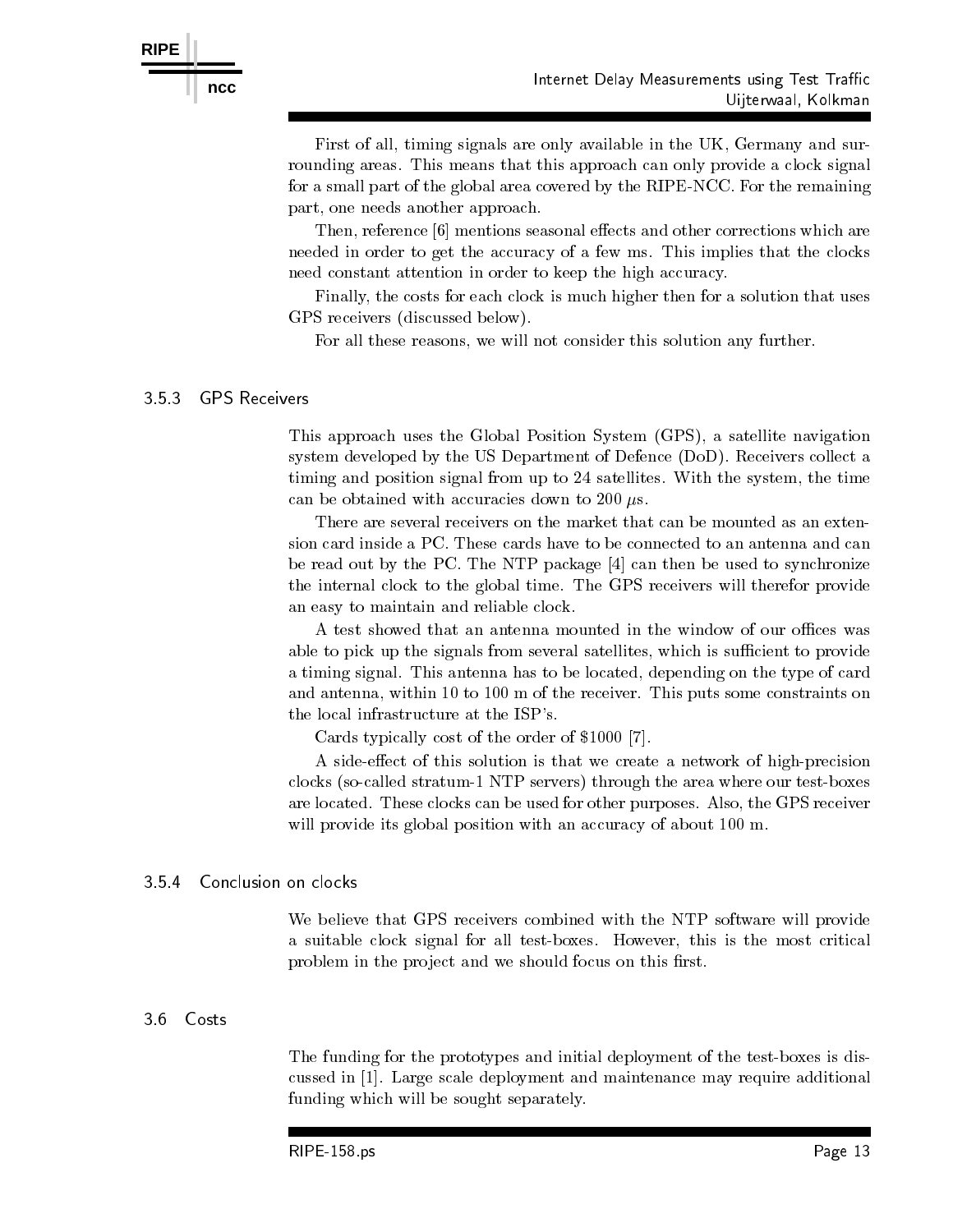### Presentation of the data 4

We realize that the presentation of the measurement results is a delicate matter. We plan to organize this in close coordination with the ISP's concerned and the relevant RIPE working groups The schemes presented below represent a rst idea which certainly needs re nement as the pro ject progresses

### 4.1 Disclosure of the data

We foresee 3 different levels of disclosure of the data:

- **Experient** The experience the rice is the NCC will be accessed in the NCC will device that is collected with our test-boxes.
- 2. Participating ISP's: Each ISP that installs a test-box will get access to all data related to his network (but not to data related to somebody else's network).
- 3. Non-participating ISP's: They will only have access to global quantities derived from the data
- 4. The general public: The general public will have access to global quantities derived from the data, but with a more detailed explanation describing how the data should be interpreted

During the initial phases of the project, the data will be distributed under a nondisclosure agreement. Both the experts at the RIPE-NCC and the participating is a form of the raw data for any analysis that they also they are the company of the state of the state of the sides agree not to publish any results until the results have been veri ed see section 5) and both sides agree that that they are meaningful, correct and can be published. The details of this agreement will be worked out with the participating ISP's.

# 4.2 Access to the data

There will be several ways in which the data can be accessed:

- of the last set of measurements from this box to the ISP where the box is located
- 2. Server: All information about an ISP will be available for that ISP only on the central computer for the project at the RIPE-NCC.
- 3. Reports: Finally, we will use automated tools to extract summary plots from the data. These plots will be made available on a regular basis.

Two different kinds of reports may be made available: Reports with data relevant to a single ISP and reports with data relevant to all ISP's. The plots in the the matrix  $\rho$  . The matrix  $\rho$  is that particular ISP on the matrix  $\rho$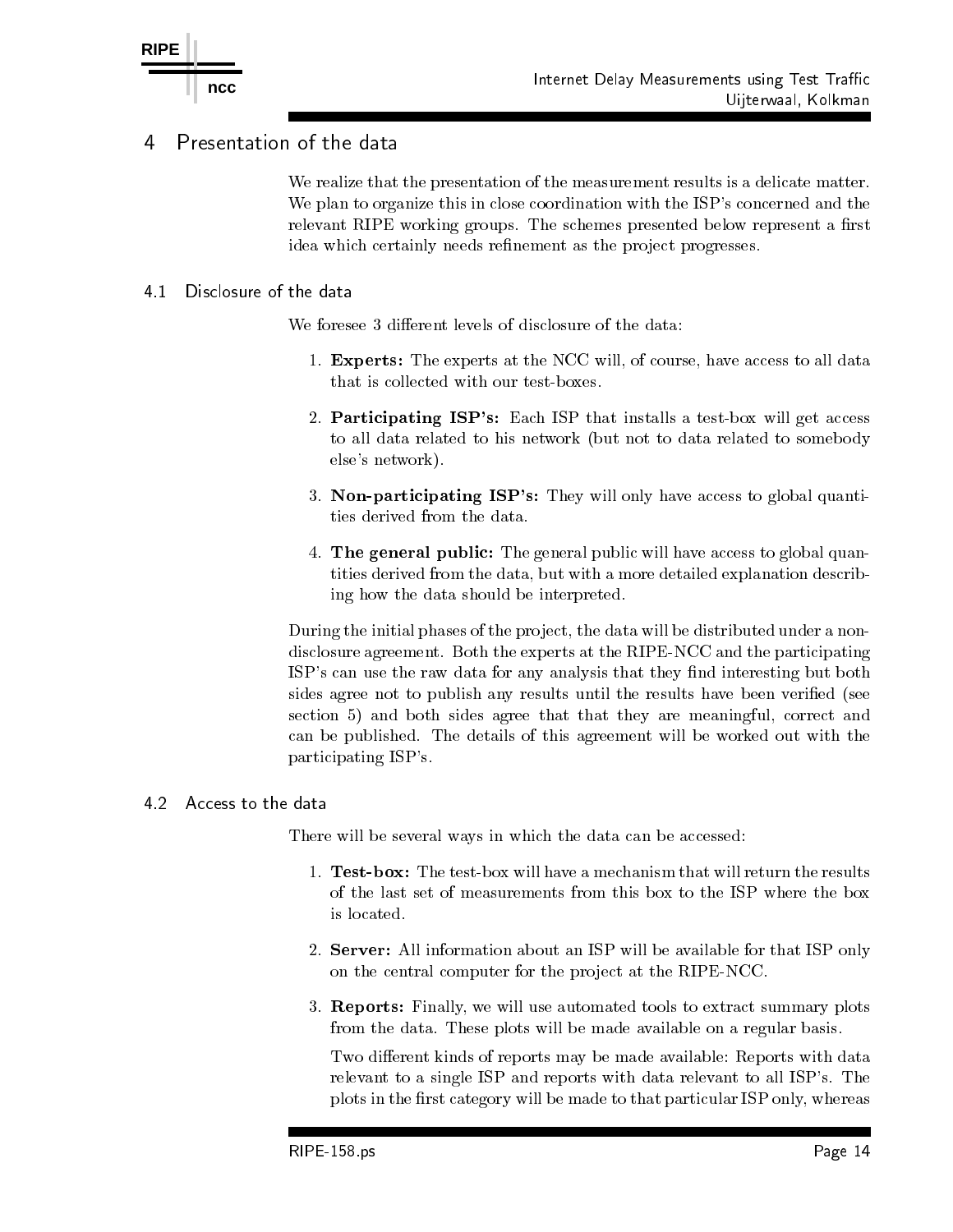the other plots will be made available to the entire Internet community In the latter case, the plots will be presented in such a way that it is not possible to trace the data back to a particular ISP

The format in which the data will be presented will be decided in mutual agreement with the participating ISP's.

## 4.3 Reports

### - Step -

In the initial phase, we foresee the following plots:

- Delays between two test-boxes.
- Length of the routing-vector. This information can be cross-checked against the number of hops that the delay measurement packets saw be tween sender and receiver
- Packet loss (# messages received/# messages sent). From the reference numbers in the packets, the receiving machine can determine which packets actually arrived and estimate the packet loss along the way
- Percentage of the connections working. A connection between two points is considered broken if less than a predet fraction of the test traction of the test traction of the test trac messages sent over that connection actually arrives. From that, we can determine the percentage of the connections in the entire sample that is actually working
- Time of arrival of the last message from host X. This provides another way to determine if a connection is working and to calculate the fraction of connections that are working
- Number of changes in the routing vector.
- more planets will be defined as the property property as the property of the property of the property of the p

All these quantities will be plotted as a function of time of the day In addition the path information will be made available in some sort of data-base.

# 432 Step 2

As soon as the individual plots are understood, we will start generating summary plots These summary plots will contain information about - particular ISP (for example, the average delay to or from this ISP) or even more global quantities (like the average delay on the Internet).

As soon as we are con dent that exceptional behavior for example the de lay between two points suddenly doubles) is an indication of a network problem rather than a problem with our test-boxes, we can start to generate warning messages to flag these conditions. There are several ways to detect these conditions, including quantities exceeding a certain threshold,  $\chi^{\pm}$  test, Kolgomorov tests against known usage patterns, and so on.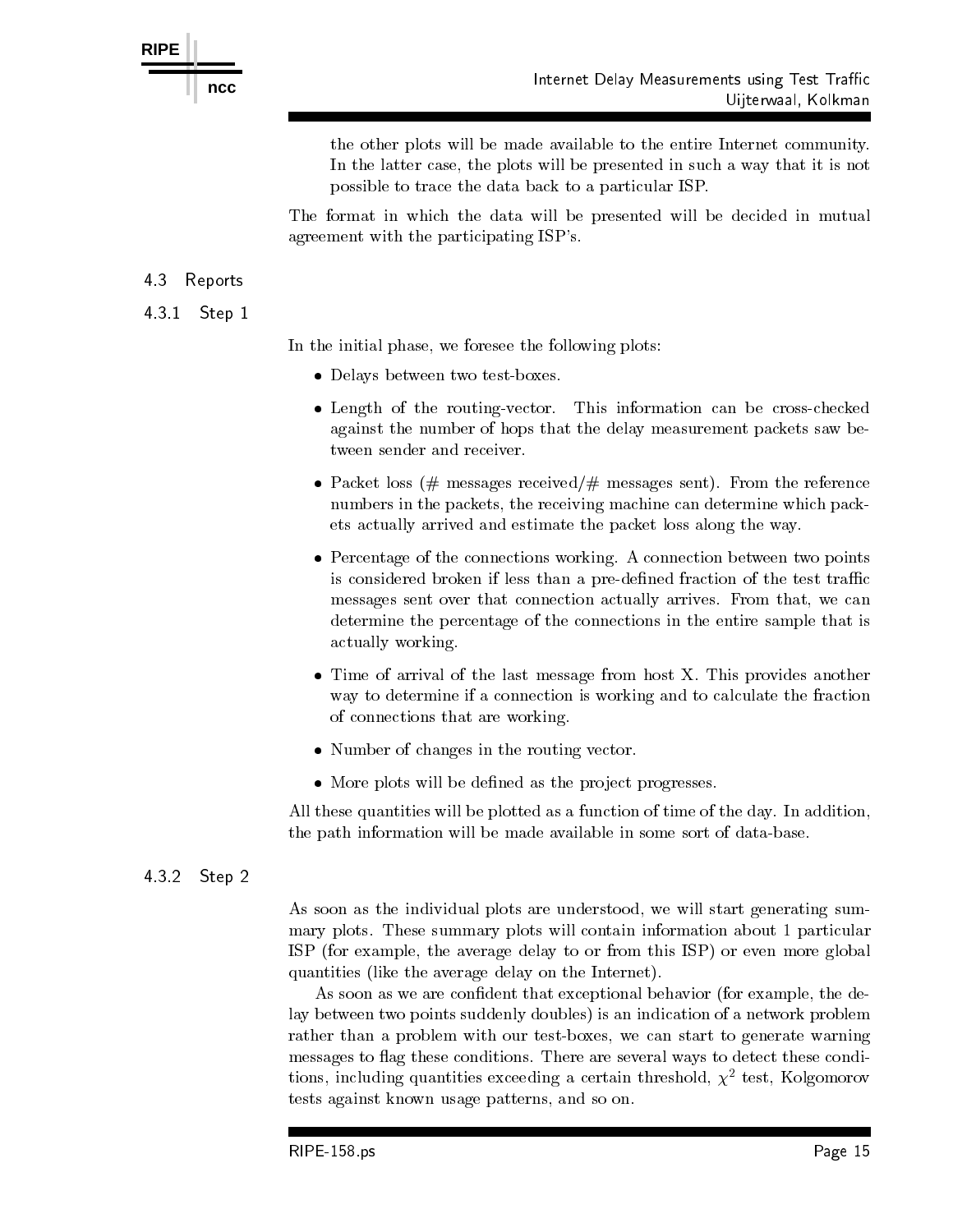

### 4 3 3 The far future

There is much more information that can be extracted from this data-set. For example

- Delays inside one country or geographical region or from one region to another.
- Correlations, if the traffic between points A and B is slow, is this correlated with heavy traffic from A to C, or C to B or even C to  $D$ ?
- Trend analysis, how do the delays develop as a function of time?
- Optimization of the routing in the network.
- Relation between the delays and the geographical distance between two

These and other subjects will be studied.

- Verifying the results
- $5<sub>1</sub>$ Local Test Bed

Our plan is to rst build a test bed consisting of two testboxes in a well known setup at the NCC and a third test-box at a remote ISP. This test bed will be used for:

- Software development.
- $\bullet$  Software performance (timings, latencies, machine load, etc).
- Tests of the clock cards and their performance, in particular:
	- Development of the interface for GPS clocks
	- Measurements of the accuracy drift and resolutions that can be obtained with both GPS and NTP clocks as well as tests of hardware modi cations and lter algorithms to reduce drift and increase the accuracy of the clocks
	-
	- Tests of the environment temperature temperature  $\mu$  the clock of the clock of the clock of the clock of the clock
	- Testing possible locations of the antenna and their except color.
- Tests of the hardware stability.
- Tests of the system maintenance procedures.
- External checks for example by connecting a scope to two clocks and comparing the clock-pulses with an independent, reliable, source.

In short, with this setup we should convince ourselves that the hardware does what we expect it to do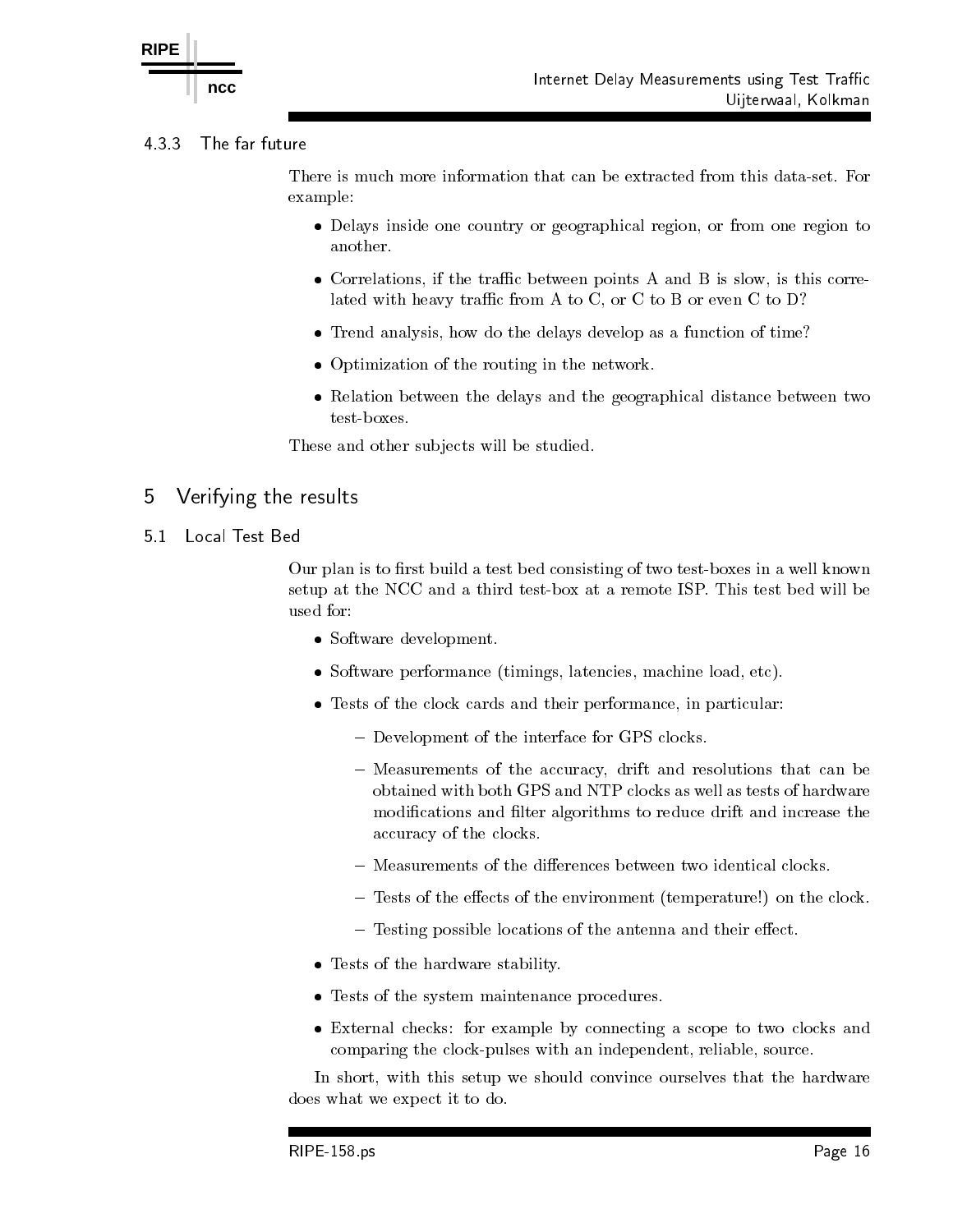### $52$  Internal consistency

We will check the internal consistency of the data by comparing one-way and two-way measurements. For example, the sum of the one-way delays in traffic sent from A to B and B to A should, assuming that the paths are the same, be equal to the delay measured with a two-way measurement.

Also, a delay measured for traffic from A to C via B, should be about the same as the sum of the delays for traffic sent from A to B and B to C.

There are more tests like this possible, they should give us a handle on the in-situ performance of the test-boxes.

# 53 Error Analysis

The treatment of statistical errors is well-known and should not present any problems

In order to estimate the systematic errors, we will do tests where the clocks are articles are articles to by an occurrent this can detect this from the results from the results of the results

### Implementation 6

6.1 Tools

> We are in the process of deciding which tools will be used to implement this pro ject

- Clock: we are currently investigating which cards are available on the
- Test-boxes: our plan is to use off-the-shelf industrial PC's running BSD Unix
- Plot package: Two packages are being considered:
	- The CERNLI  $\sim$  CERNLIFT is a DST  $\sim$  CERNLIFT includes a DSTM construction of  $\sim$  DSTM construction of  $\sim$
	- PGPerl a PERL extension to the PGPlot package
- Database For the rst prototypes we plan to use a homegrown data base. At a later stage, a commercial product will be considered.

### 6.2 Time Schedule

The basic approach is that we want to start with a test bed (see section 5).  $T$  , this setup will be built during the summer of  $\Lambda$ the late summer.

If the test bed is a success we will try to the test bed is a success we will try to the success  $\mathbf{I}$ who are interested in having a test-box installed at their sites. These boxes will of the order of the order of the order of the number of the set of the number of  $\alpha$  and  $\alpha$  is set of  $\alpha$ by the data volume that can be handled without major investments in storage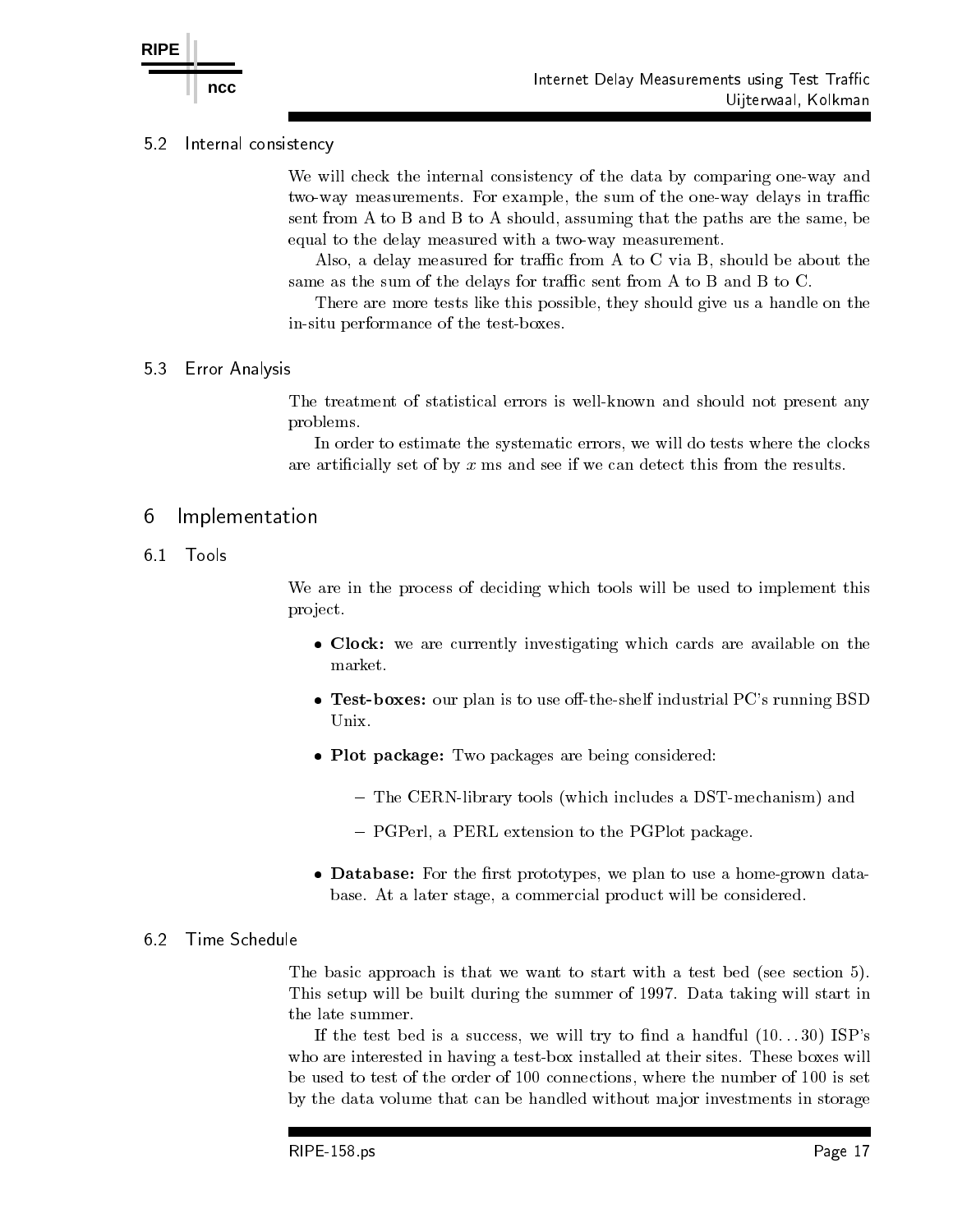

|        | Date     |    |                                                                       |
|--------|----------|----|-----------------------------------------------------------------------|
| $\ast$ | Apr $14$ | 97 | Start of project.                                                     |
|        | Apr      | 97 | Write design note (this document).                                    |
|        | May      | 97 | Write design note.                                                    |
|        |          |    | Order 1 or 2 clock cards for evaluation.                              |
|        |          |    | Design and order the hardware for 2 prototype test-boxes.             |
|        | May 16   | 97 | Draft design note should be finished.                                 |
| $\ast$ | May $21$ | 97 | RIPE-meeting, presentation of the project, get feedback               |
|        |          |    | from the RIPE customers.                                              |
|        | May 31   | 97 | Produce final version of this design note including feed-             |
|        |          |    | back from the RIPE-meeting.                                           |
|        | Jun      | 97 | Start on software design. Write note with implementa-                 |
|        |          |    | tion details.                                                         |
|        |          |    | Test clock cards.                                                     |
|        |          |    | Build and test prototype test-boxes.                                  |
|        | Jun 30   | 97 | First version of the software design should be ready.                 |
|        | Jul      | 97 | Start implementing the software.                                      |
|        | Aug      | 97 | Build test setup with 3 prototype test-boxes.                         |
|        |          |    | Do first measurements.                                                |
|        |          |    | Analyze results.                                                      |
|        | Aug 11   | 97 | IETF-meeting, consider presenting something there.                    |
| $\ast$ | Sep      | 97 | RIPE-funding meeting. Present project, including some                 |
|        |          |    | data collected in the test setup.                                     |
|        | Fall     | 97 | Continue with software development.                                   |
|        |          |    | Design final version of the test-boxes.                               |
|        |          |    | Analyze results (phase 1 measurements).                               |
|        |          |    | Present results at the RIPE meeting, find a some ISP's                |
|        |          |    | (say, $\mathcal{O}(25)$ ), that are interested in hosting a test-box. |
| $\ast$ | Dec      | 97 | First version of the system ready to be used in a medium              |
|        |          |    | sized environment.                                                    |
|        |          |    | Build and install test-boxes.                                         |
|        | Jan      | 98 | Start taking data with the test-boxes.                                |
|        |          |    | Analyze and verify results.                                           |

Table The time schedule for this project- The milestones are marked with <sup>a</sup>  $\ast$  .

devices This setup will set up will set up to the setup will be a set up to the set up to the set up to the set the RIPE community and from those participating in the TERENA TF-ETM working group  $[8]$ , have shown interest in hosting our test-boxes.

After this setup has proven to be a success, we will develop a plan to include more ISP's and connections.

A more detailed plan of deadlines and milestones can be found in table -

**RIPE**